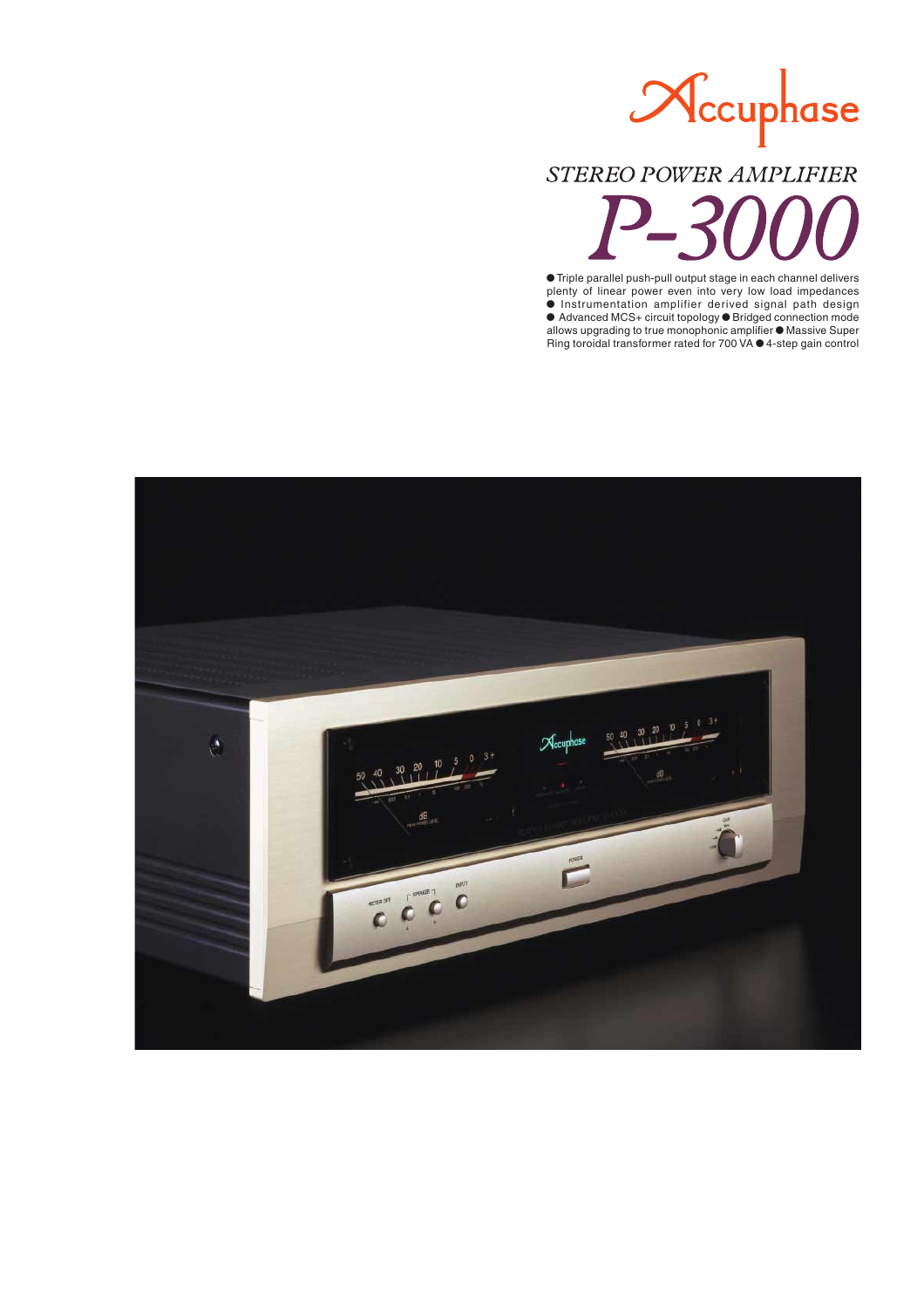

**A stereo power amplifier capable of delivering 400 watts into 1 ohm (with music signals) Fully balanced signal paths as found in high-quality instrumentation amplifiers. Further refined MCS+ topology and current feedback design. Improved S/N ratio, minimal distortion, and great performance in all other areas. Power supply with massive 700 VA toroidal transformer and triple parallel push-pull arrangement of high-power transistors in each channel.**

The P-3000 is based on the same design technology as the renowned P-7000 and P-5000 models. Using only carefully selected top quality parts throughout, the P-3000 is an ideal match for the C-2000 preamplifier.

A new feature in the P-3000 is the fact that all signal paths from the input terminals onwards are fully balanced, an approach otherwise found only in instrumentation amplifiers of the highest quality. In addition, the power amplifier section employs an improved version of MCS called MCS+ (Multiple Circuit Summing plus), as well as the famous Accuphase current feedback topology. S/N ratio, distortion, and other electrical characteristics are further improved. And of course, these refinements manifest themselves in even better sound quality.

In order to drive any kind of speaker with precision and authority, a power amplifier must provide extremely low output impedance (Note 1) and be capable of supplying a constant drive voltage at all times (Note 2). To realize constant-voltage capability over the entire frequency range, a powerful output stage supported by a capable power supply are necessary.

In the output stage of the P-3000, three pairs of high-power transistors are arranged in a parallel push-pull configuration for each channel. The devices are mounted to large heat sinks on both sides for efficient dissipation of thermal energy. Rated output power into an ultra-low impedance of 1 ohm is 400 watts per channel (music signals only). Power remains linear also when impedance changes, as exemplified by the rating of 300 watts into 2 ohms, 150 watts into 4 ohms and 75 watts into 8 ohms. Even speakers with very low impedance or with drastic impedance fluctuations can be driven effortlessly and accurately.

By using the P-3000 in bridged mode, it is possible to create a monophonic amplifier with even higher power reserves. This performance is sustained by a massive high-efficiency Super Ring toroidal transformer and large filtering capacitors.

#### **Note 1 Low amplifier output impedance**

When forming the load of a power amplifier, a loudspeaker generates a counterelectromotive force that can flow back into the amplifier via the NF loop. This phenomenon is influenced by fluctuations in speaker impedance and interferes with the drive performance of the amplifier. The output impedance of a power amplifier should therefore be made as low as possible by using output devices with high current capability. This absorbs the counterelectromotive force generated by the voice coil and prevents the occurrence of intermodulation distortion.

#### **Note 2 Constant drive voltage principle**

Even when the impedance of a load fluctuates drastically, the ideal power amplifier should deliver a constant voltage signal to the load. Figure 2 is a graph plotting the output voltage versus current characteristics. Even when the load changes, the output voltage remains almost constant, showing linear current progression. Actual measurement of clipping power at the extremely low load impedance of 1 ohm yields 400 watts. At 2 ohms, the figure is 330 watts, at 4 ohms 220 watts, and at 8 ohms 133 watts. This demonstrates the impressive performance reserves of this amplifier.

#### **Power amplifier with instrumentation amp configuration**

The P-3000 features a new "instrumentation amplifier" principle whereby all signal paths from the inputs to the power amp stage are fully balanced. This results in excellent CMRR (common mode rejection ratio) and minimal distortion. Another significant advantage is that external noise and other external influences are virtually shut out. The result



is a drastic improvement in operation stability and reliability.

Output voltage (V)

**Fig. 2 Load impedance vs. output power** (Output voltage/output current)

0 8 16 24 32 40

★1 ohm rating is for music signals only.

4Ω 8Ω 16Ω

400W

1Ω

2Ω

330W

220W 133W 71W

#### **Further refined MCS+ topology**

0

10

Output current (A)

**Output** 

 $\widehat{\mathcal{E}}$ 

20

Accuphase's original MCS (Multiple Circuit Summing) principle uses a number of identical circuits



connected in parallel to achieve superior performance characteristics. The MCS+ is a further refined version of this approach. Improvements in

> the bias circuitry of the input-stage buffer amplifier result in greater stability. This in turn makes it possible to extend the parallel operation approach to the class-A drive stage of the current/voltage converter, thereby further lowering the noise floor.

#### **Triple parallel push-pull power unit delivers guaranteed linear power output of 300 watts into 2 ohms, 150 watts into 4 ohms, and 75 watts into 8 ohms**

The output stage uses high-power transistors with a rated collector dissipation of 130 watts. These devices feature excellent frequency response, current amplification linearity, and switching characteristics. The transistors are arranged in a triple parallel pushpull configuration and mounted on a massive heat sink. This assures

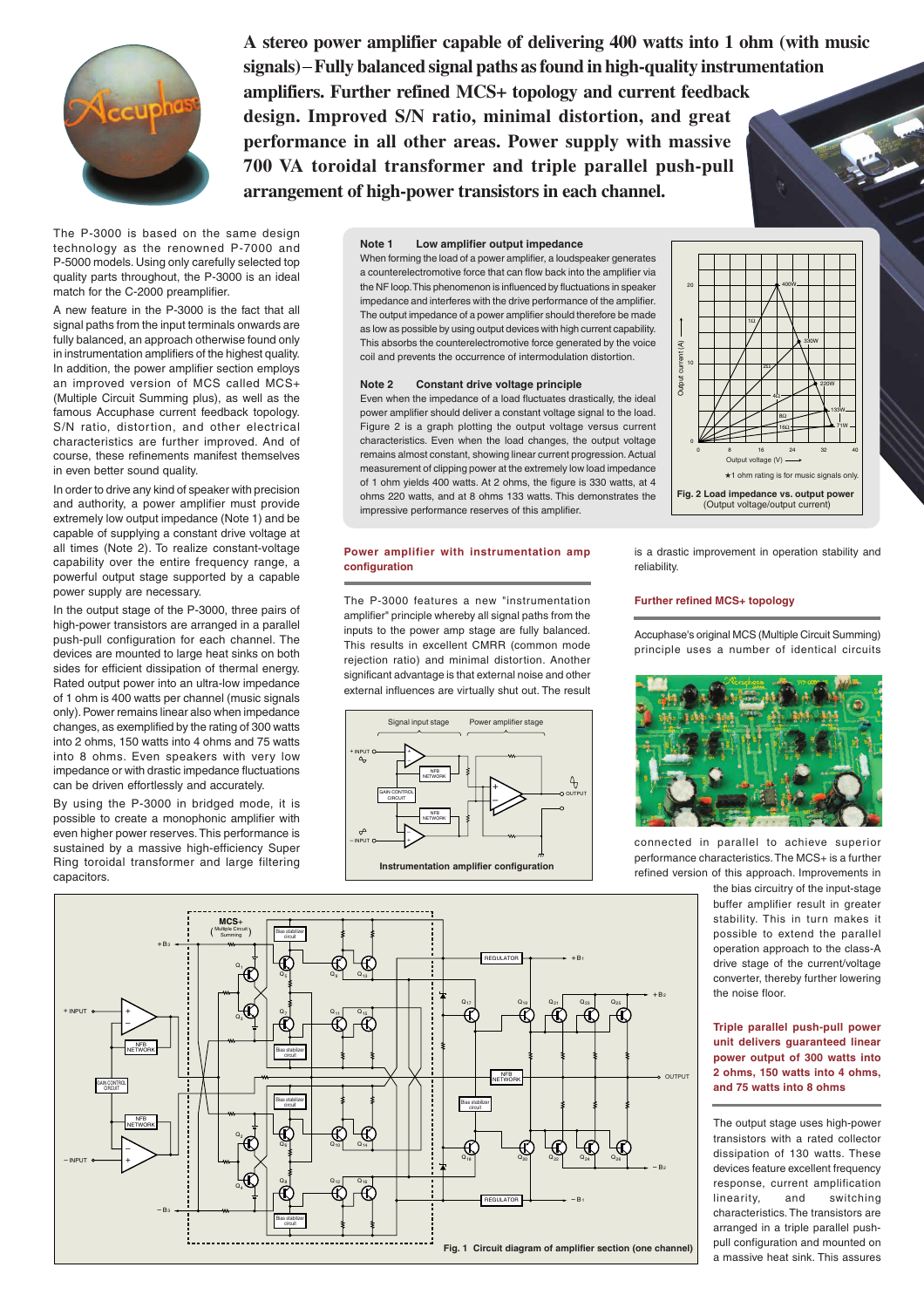

effective heat dissipation and reduces the impedance of the output stage.

#### **Current feedback circuit topology prevents phase shifts in high frequency range**

The P-3000 employs the renowned current feedback principle developed by Accuphase. At the sensing point of the feedback loop, the impedance is kept low and current detection is performed. An impedance-converting amplifier then turns the current into a voltage to be used as the feedback signal. Since the impedance at the current feedback point (current adder in Figure 3) is very low, there is almost no phase shift. Phase compensation can be



kept to a minimum, resulting in excellent transient response and superb sonic transparency.

Minimal amounts of NFB are used to maximum effect, providing natural energy response. Figure 4 shows frequency response for



**Fig. 4 Frequency response with c** (Response remains uniform also when gain changes)

different gain settings of the current feedback amplifier. The graphs demonstrate that response remains uniform over a wide range.

#### **Robust power supply with "Super Ring" toroidal transformer and high filtering capacity**

The P-3000 features a massive toroidal power transformer with a maximum rating of 700 VA. The transformer is housed in a case filled with a material

completely prevents any adverse influences on other circuit parts. A toroidal transformer uses heavy-gauge copper wiring on a

doughnut-shaped core, resulting in low impedance and high efficiency while allowing compact dimensions, which is especially useful for audio applications.

Two ultra-large aluminum electrolytic capacitors rated for 47,000 µF each serve to smooth out the pulsating direct current from the rectifier, providing more than ample filtering capacity.





n Power amplifier assembly with 3 parallel push-pull transistor pairs per channel mounted directly to large heat sink, MCS+ circuitry, and current feedback amplifier